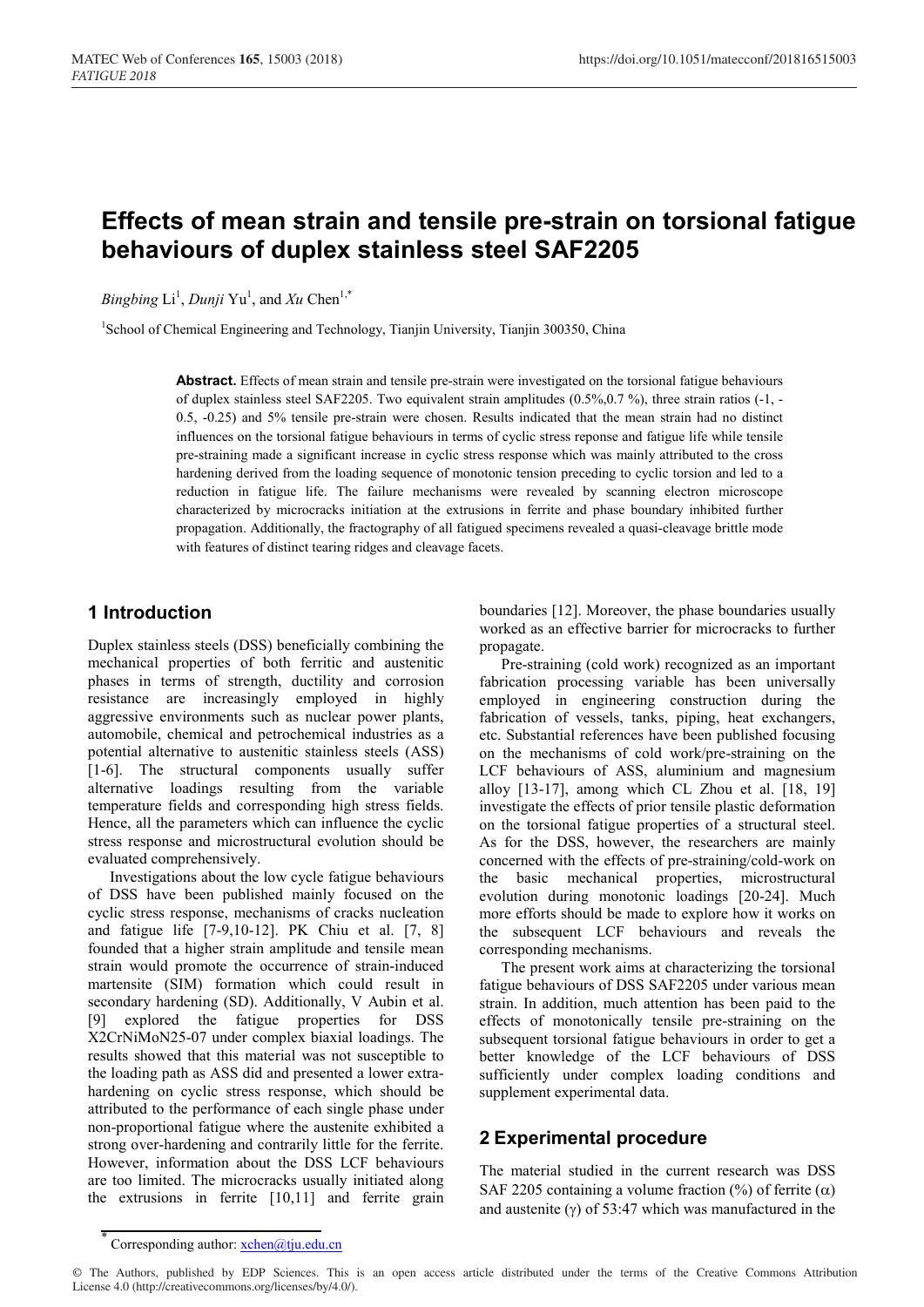process of cold-rolled and a thermal treatment at 1050°C followed by a rapid water quench. The chemical composition of alloying elements in weight percent (%) is: C 0.019, N 0.192, Ni 4.74, Cr 22.3, Mn 1.64, Mo 3.13, Si 0.41, S 0.001, P 0.018, Fe Bal. For the metallography microstructures observation of both phases, the material of as-received were ground and polished with sequentially finer grits down to  $0.25 \mu$  m diamond paste and then electrolytically etched in a solution of 10% oxalic acid at 20V for 5s. It can be found that the austenitic islands were embedded in ferrite matrix with both phases distributed homogeneously in the transversal section meanwhile a highly elongated shape along the rolling direction was revealed (Fig.1). The surface and fractographic morphology of specimens after failure were observed using a HITACHI S-4800 scanning electron microscope (SEM).



**Fig. 1.** Microstructure of DSS SAF2205 in longitudinal (a) and transversal (b) sections of as-received specimen.



**Fig. 2.** Dimension of specimens used in current work.

Two equivalent strain amplitudes of 0.5% and 0.7% were chosen. Three strain ratios (-1, -0.5 and -0.25) corresponding to various mean strain and 5% tensile prestraining were employed to investigate the effects of mean strain and monotonically tensile pre-straining on subsequent torsional fatigue behaviours. A servohydraulic MTS axial-torsional instrument and a tensiontorsion extensometer for measuring and controlling the shear strain were used. The thin wall-hollow tubular specimen was chosen in order to obtain the uniform distribution of shear stress over the transverse section and the dimension was schematically presented in Fig.2, as per ASTM E2207-08.

### **3 Results and discussion**

#### **3.1 Effects of mean strain**

Table 1 and Fig. 3 exhibited the relevant parameters configuration and evolution of cyclic stress response of tests under various mean strain, respectively. Tests with strain range of 1.0% presented a consistent initial hardening followed by a continuous softening and finally a drastic reduction of stress amplitude resulting from the

formation of macrocracks whatever the strain ratio was. Namely, the mean strain had almost no influence on the torsional fatigue behaviours in terms of cyclic stress response as shown in Fig. 3(a). From the perspective of fatigue life, the same conclusion seemed to be true yet in which specimens with different strain ratios gave a nearly equal life except tests with strain ratio of -0.25 which given a relatively longer life owing to the lower stress amplitude in the course of cycling. As for tests with strain range of 1.4%, an extra stage of cyclic stabilization after a prolonged period of softening (Fig. 3(b)) developed comparing to that of test with strain range of  $1.0\%$ . Fig.4(a) and (b) showed the two groups of hysteresis loops of tests with strain range 1.0% and 1.4% at half life time, respectively. It could be found that the hysteresis loops corresponding to different mean strain almost coincided at constant strain range, which indicated that the mean strain didn't bring about extra influence of beneficial or detrimental to the torsional fatigue behaviours viewed from the plastic strain energy point. Besides, the value of mean stress caused by asymmetrical strain was small relative to the cyclic stress amplitude and relaxed quickly with cycling (Fig. 5). Furthermore, the phenomenon of secondary hardening before final failure developed at tests with strain ratio of -0.25. The stage of secondary hardening, even though the degree of which was quite slight lasted more than half of the fatigue life. The local amplification at the lower-left of Fig. 3(b) was made for clearer observation.

**Table 1.** Test parameters with mean strain.

| R       | Δγ(%) | $\gamma_{\rm min}/\gamma_{\rm max}$ | Ymean          | Life  |
|---------|-------|-------------------------------------|----------------|-------|
|         | 1.0   | $-0.50/0.50$                        | 0              | 7126  |
| $-1$    | 1.4   | $-0.70/0.70$                        | 0              | 3304  |
|         | 1.0   | $-0.33/0.67$                        | 0.17           | 6260  |
| $-0.5$  | 1.4   | $-0.47/0.93$                        | 0.23           | 3174  |
| $-0.25$ | 1.0   | $-0.20/0.80$                        | 0 <sup>3</sup> | 10366 |
|         | 1.4   | $-0.28/1.12$                        | 0.42           | 5438  |

The fatigue behaviours resulting from cyclic plasticity is linked to the formation, movement and annihilation of dislocations. Therefore, the evolution of cyclic stress response is strongly dependent on the dislocation configuration and evolution of microstructures. GVP Reddy et al. [25] determined that the cyclic hardening was the result of the individual or combined of 1) dislocation reproducible and mutual interactions, 2) dislocation-precipitations interactions acting as local obstacles on the glide plane, 3) dislocation-mobile dislocations, namely DSA. [26] measured the Vickers hardness and fraction of martensite of specimens at cycles corresponding to the initial hardening region and found a large increase in hardness with almost no increase in the amount of martensite, which implied the initial hardening should be attributed to the increase in dislocation density during fatigue. Additionally, the progressive build-up of dislocation pile-ups during cycling which will induce an increase in the resistance of grain boundaries or obstacles to the further pile-ups might be another source of initial hardening in addition to the increase in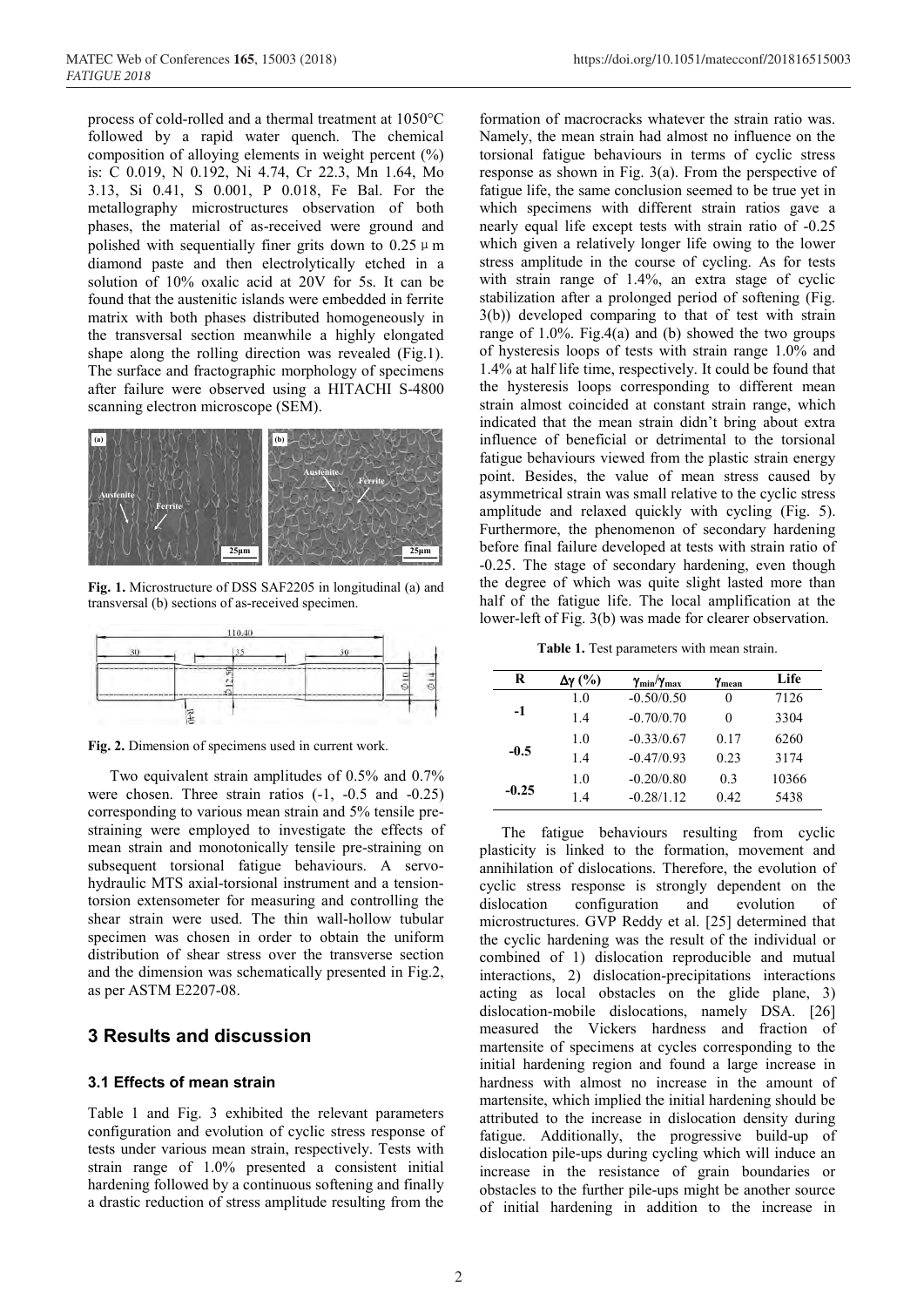dislocation density. With regard to the softening which is quitely sensitive to the microstructural changes mainly to the rearrangement of dislocation configuration, factors which can influence the movement and evolution of dislocation, such as chemical composition, temperature, strain amplitude and strain rate will make a distinct contribution to the cyclic softening. The addition of N into the matrix will promote the trend of slip planarity and slip reversibility. The nitrogen addition to 316LN stainless steel has been reported to induce cyclic softening at room temperature [27, 28]. Similarly, the same effect was also observed in DSS Fe-Cr-Mn-N. The higher strain amplitude will bring out a larger plastic component which can result in a high density of mobile dislocations to make further efforts to the softening. In addition, the stabilization was closely related to the formation of well-defined low energy configuration (such as dislocation cell).



**Fig. 3.** Cyclic stress response under different strain ranges and strain ratios.



**Fig. 4.** Hysteresis loops at half life time.



**Fig. 5.** Mean stress versus number of cycles at various loading conditions.

Plenty of investigations have attributed the occurrence of secondary hardening to the strain induced martensite (SIM) transformation pertaining to stainless

steel especially ASS or DSS at room temperature [29, 30]. Despite the low stacking fault energy (SFE) which can prompt the SIM formation of DSS, the steel was found to be more stable than other stainless-steel grades, such as AISI 304 or 316 and its variants [23] which was agreement with the results in the present work in which the degree of secondary hardening was quite slight. There were usually two types of martensite formed during the course of SIM, hexagonal ε-martensite phase and  $BCC-\alpha$ '-martensite occurred directly from austenite or via the hexagonal ε-martensite phase [23,31]. Additionally, P.K. Chiu [7] proposed that the presence of strain-induced intersected ε-martensite bands is more beneficial and preferential than the  $\alpha$ '-martensite to the fatigue properties of SAF2205. In conclusion, there was no distinct influence of mean strain on the torsional fatigue behaviours at shear strain range of 1.0% and 1.4% in the current work.

#### **3.2 Effects of tensile pre-straining**

The consistent trend of continuous cyclic softening until final failure characterized was detected irrespective of strain amplitudes illustrated in Fig. 6. Additionally, the higher the shear strain amplitude, the higher softening rate obtained. Reference [32] reported that the fatigue behaviours showed strong propensity to the loading history for materials with a low SFE. The cyclic softening which can reduce dislocation density and promote microstructural rearrangement leading to finally the formation of low energy dislocation structures was a dynamic recovery process induced by cyclic loading [13, 33, 34]. It has been extensively investigated that the material subjected to a prior plastic deformation will present continuously cyclic softening in the subsequent pull-push fatigue tests [14, 31-33, 35, 36]. As mentioned in section 3.1, the high dislocation density was responsible to the initial hardening, thus, the prestraining stage producing plenty of dislocations could be regarded as an equivalent process to the initial cycling. What's more, the stored strain energy ascribed to the high tensile pre-deformation will work as the driving force to accelerate the rearrangement process, both of which worked together to cause the continuous softening during the whole life process. C. larid et.al [33] reported that the softening would occur if a specimen initially cycled at a high strain amplitude and subsequently cycled at a low strain amplitude, or if severe monotonic deformation was followed by fatigue. Results showed that the dislocation structures were strongly strain amplitude dependent in which loop patches at low strain amplitudes, mixed with dipolar wall structures at intermediate amplitudes and increasingly cellular at high strain amplitudes was revealed. In addition, the dislocation cell became increasingly equiaxed and small size with increase of strain amplitude. The initial cyclic hardening stage preceding to the softening can be found for 316 ASS in the annealed state owing to the thermal activation recovery process which can reduce the original dislocation density before the followed fatigue tests and provide enough capacity for new dislocation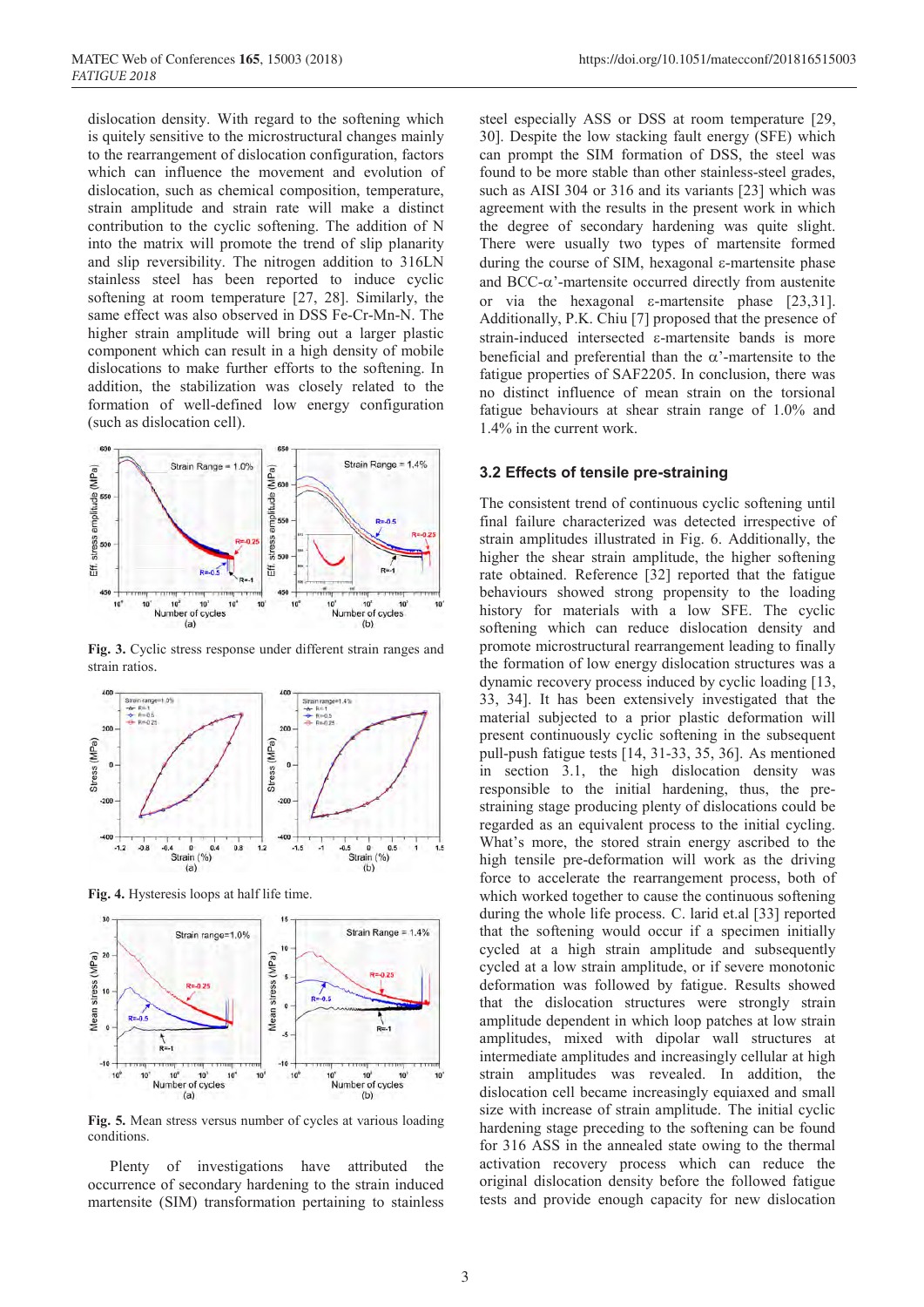nucleation while a substantial cyclic softening was observed, as for the cold worked condition [36]. The strain-controlled fatigue behaviour of cold-drawn type 316 austenitic stainless steel underwent various levels of pre-straining has been investigated at strain amplitudes varying from 0.22% to 0.75% and at room temperature. The results showed that continuous cyclic softening occurred over the whole lifetime at strain amplitude higher than 0.35% in the 20% cold-drawn steel, and 0.31% in the 30% cold-drawn steel. The speed for dislocation formation was still higher than annihilation at small strain amplitude leading to the occurrence of initial hardening, which implied that there was a threshold strain required for cyclic softening during fatigue. Only the applied strain amplitude was high enough, can the material obtain sufficient driving force for the rearrangement [13, 26].



**Fig. 6.** Cyclic stress response under different strain amplitudes and pre-straining levels.



**Fig. 7.** Hysteresis loops at half life time.



**Fig. 8.** Schematic illustration to significantly cyclic hardening for tests with pre-straining.

Fig. 6 depicted the relation of stress amplitude to number of cycles at strain amplitude 0.5% and 0.7% after 5% tensile prior plastic deformation where a significantly enhanced cyclic hardening can be observed.

The pre-straining could improve strength and decrease ductility which can be verified by Fig. 7 in which a gradual reduction in the plastic strain amplitude with the increase of pre-straining levels can be observed. Tensile pre-straining indicates loading the material to one certain value monotonically and then unloading, which has been recognized as an important processing variable for industrial application to improve the material strength [13, 14, 26]. Huang [37] gave the explanation for the considerable cyclic hardening from perspective of dislocation glide, deformation induced twinning and martensite transformation. The increase of dislocation density enhancing the interaction in a short-range order which further inhibited the dislocation movement and formation of twinning particularly for material with low SFE was the predominant mechanism at the early stage. The strain-induced martensite transformation began to control the deformation process after the amount of twinning reaching saturation. The loading sequence of tensile pre-straining followed by torsional fatigue which was quite similar to the non-proportional cross loading path which will introduce a considerable cross-hardening effect. However, the loading profile in the present work just equaled to only one cycle of cross loading path for the tensile loading applied in the pre-straining process was just monotonic. It can be observed that the maximum stress amplitude of tests without pre-straining at different strain amplitudes were larger than that determined by monotonic curve at the identical strain amplitude which can be ascribed to the effect of cyclic hardening (Fig.8). Therefore, the difference between maximum stress amplitudes at tests without pre-straining and that at tests with pre-straining can be taken as simply the effect of cross-hardening. Moreover, the effect of cross-hardening degraded gradually with cycling which indicated that the effect of cross-hardening would make an influence to the stress response in the subsequent cycling which was consistent with the progressively decreasing difference between stress amplitudes. The effect of cross-hardening derived from non-proportional cross-shaped loading path has been published [38, 39]

#### **3.3 Microstructural analysis**

The failure model of all the tests in the present work irrespective of strain amplitudes, mean strain and prestraining can be consolidated into the shear-type, which was characterized by a primary macrocrack propagate along the maximum shear stress plane, namely parallel to the specimen axis (Fig.  $9(a)$ ). The Fig.  $9(b)$ demonstrated the manner of cracks propagation of one representative fractography morphologies in detail. The outer surface usually became the preferential sites for cracks initiation and then propagating along radial direction toward inner surface by a manner of circulararc-shaped. The propagation toward the two ends of specimen began simultaneously after approaching a large depth, which finally induced the primary macrocracks. The well-defined tearing ridges at the lower left of Fig. 9(c) presented the typical features of brittle quasicleavage fracture. Fig. 10 compared the morphology of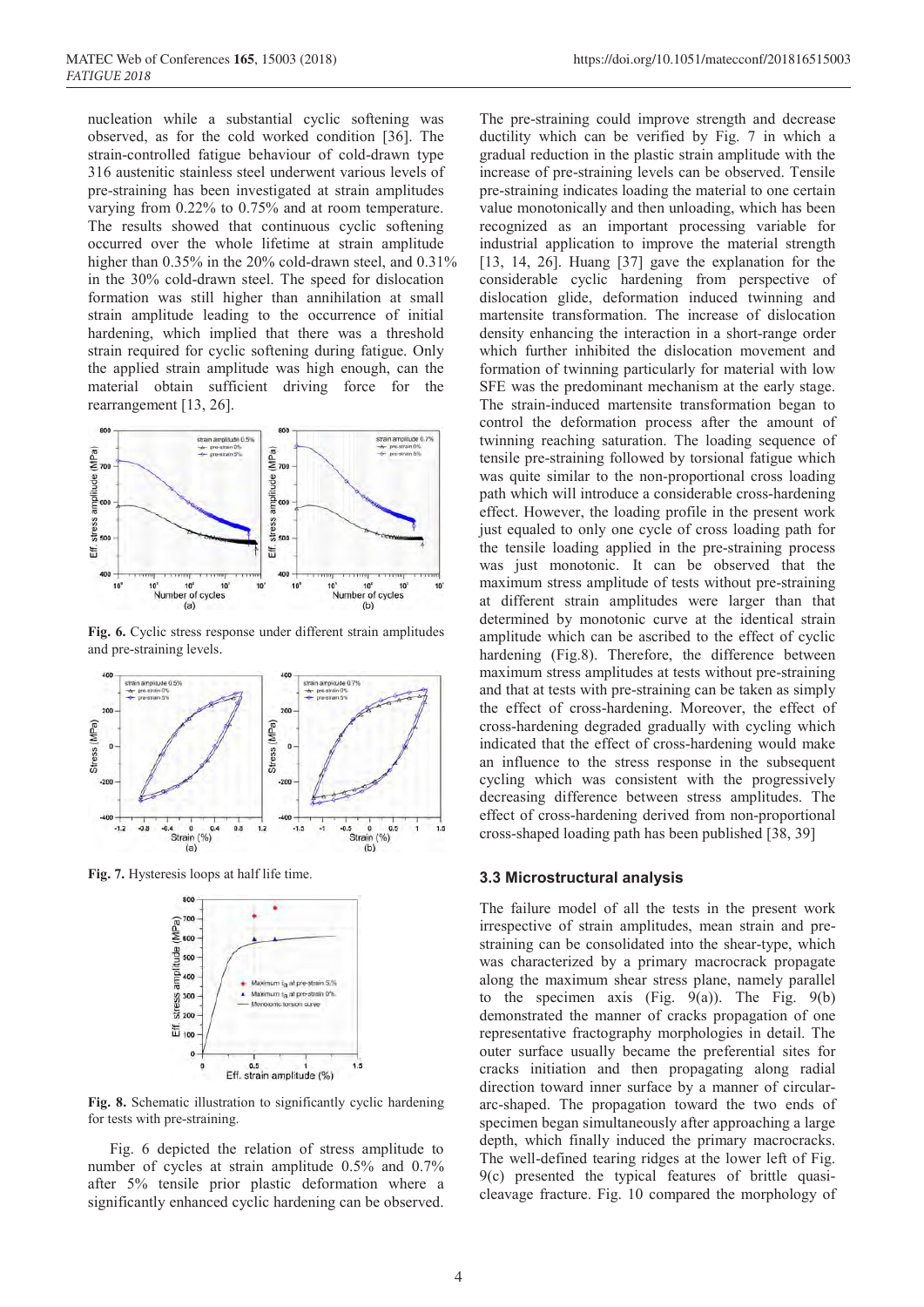stable propagation regions of tests with 5% pre-straining and without pre-straining to investigated the effects of tensile prior deformation on the cracks behaviours. The well-defined cleavage facets could be found at tests without pre-straining. Further, the number of secondary cracks decreased meanwhile the size increased considerably attributing to the coalescences of small cracks owing to the pre-straining, which finally evolved into the macrocracks parallel to the specimen axis. In addition, the characteristics of brittle fracture mainly referring to the cleavage facets became less and less obvious.



**Fig. 9.** (a)Morphology of primary cracks by camera, (b) Illustration of cracks propagation behaviours, (c)Different regions of fracture surface over radial direction



**Fig. 10.** Morphology of propagation regions on longitudinal surfaces at strain amplitude of 0.5% under loading conditions of (a)without pre-straining, (b)5.0 pre-straining.



**Fig. 11.** Microcracks nucleation and propagation at extrusions in ferrite.

The majority of the plastic deformation should occur mainly in the ferritic phase which was consistent with the SEM observations of fatigued specimens as shown in Fig. 11(a). The substructure of intense slip marks formed in ferrite firstly and then microcracks nucleated along the extrusions. Besides, the flow of plasticity was nearly inhibited in the ferrite and the slip marks cannot pass through the phase boundary when the crystallographic Kurjumov–Sachs (K–S) relationships was not fulfilled. Thus, after nucleation the microcracks continued propagating along the phase boundary which was parallel to the specimen axis (Fig. 11(b)). Similar conclusions have also been found that the preferential sites for microcracks nucleation are the extrusions in ferritic phase and the phase boundary will hinder further propagation as an effective barrier [40].

### **4 Conclusions**

A series of strain-controlled fatigue tests were carried out to investigate the effects of mean strain and prior tensile plastic deformation on torsional fatigue behaviours of DSS SAF2205 primarily in terms of cyclic stress response, fractographic morphology analysis and mechanisms of microcracks nucleation. After careful observation and discussion, conclusions can be drawn:

- (1) A mixed model including initial cyclic hardening followed by a long period of softening and/or stabilization was observed in the current research. The slight secondary hardening developed at strain amplitude 0.7% jointed with a relative higher mean strain (R=-0.25) attributed to the occurrence of SIM transformation.
- (2) The mean stress resulted from asymmetrical loading profile was small and relaxed quickly, which made little influence on the torsional fatigue behaviours in terms of cyclic stress response and fatigue life.
- (3) Specimens subjected to the tensile pre-straining exhibited a continuous cyclic softening over the whole lifetime. Moreover, cross-hardening derived from the loading sequence of large tensile plastic deformation preceding to the torsional cyclic loading made a significantly extra cyclic hardening.
- (4) A shear-type failure with features of a primary long crack propagating along the maximum shear stress plane was illustrated. More specifically, the microcracks nucleated at the outer surface and then propagated along the radial direction and further propagation along the axial direction. The fractography morphology of all fatigued specimens revealed a quasi-cleavage brittle mode characterized by distinct cleavage steps, tearing ridges and small cleavage facets.

### **References**

1. R. Lillbacka, G. Chai, M. Ekh, P. Liu, E. Johnson, K.

Runesson, Acta Mater. **55**, 5359 (2007)

- 2. R. Strubbia, S. Hereñú, M.C. Marinelli, I. Alvarez-Armas, Mater. Sci. Eng., A **659** 47 (2016)
- 3. S. Emami, T. Saeid, R.A. Khosroshahi, J Alloys Compd **739** 678 (2018)
- 4. H. Luo, X.G. Li, C.F. Dong, K. Xiao, Arabian J. Chem. **10** S90 (2017)
- 5. L. Jinlong, L. Tongxiang, W. Chen, D. Limin, Mater.

Sci. Eng., C **62** 558 (2016)

- 6. A.G. Terricabras, C.G. Schön, Mater. Sci. Eng., A **717** 20 (2018)
- 7. P.K. Chiu, K.L. Weng, S.H. Wang, J.R. Yang, Y.S. Huang, J. Fang, Mater. Sci. Eng., A **398** 349 (2005)
- 8. P.K. Chiu, S.H. Wang, J.R. Yang, K.L. Weng, J. Fang,